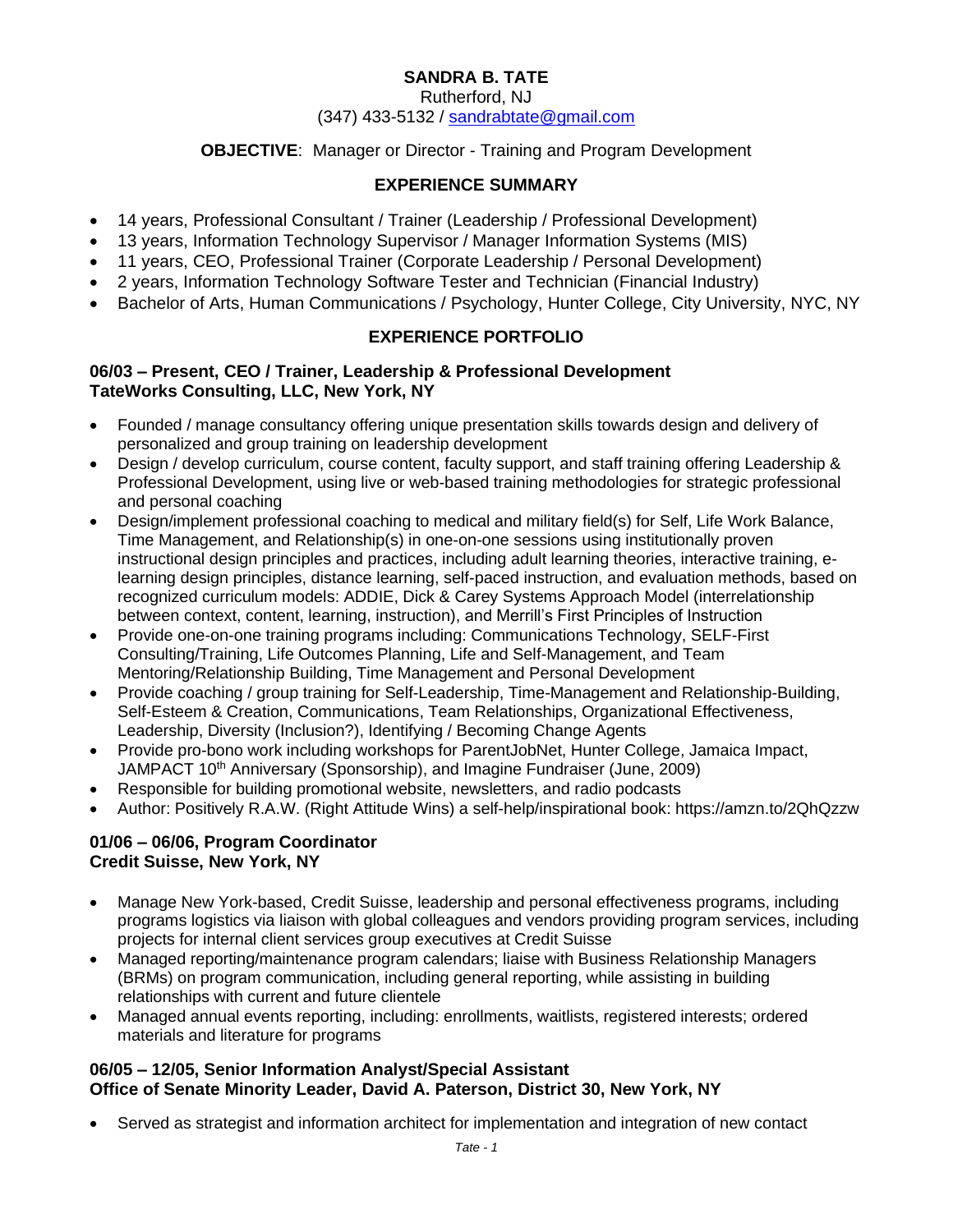management systems, including list-building, and communication liaison

• Provided recommendations as in-house SME on current and emerging technologies, IT, and database projects to enhance efficiency, cost effectiveness, and appease budget constraints for political campaign(s), including: disaster recovery planning, process improvement, business documentation

#### **11/01 – 02/04, Technical Trainer/MIS Project Leader Associate of the Enterprise Management Resource and Planning Team Administration for Children's Services, New York, NY**

- Developed, designed, and implemented four training programs for 'just-in-time' delivery, averaging two training sessions per week, with ~25 learners each class, on Automated Case Reference System (ACRSplus) over a three-year fiscal calendar year period
- Developed three courses, quick reference planning guides, and initiating follow-up communication, including focus groups resulting department and individual security access to case-related data
- Administered design of three program evaluations to 8,500 learners, providing delivery of remediation courses for Quick Flash Training, including 30-minute personal and professional problem-solving sessions using instructional techniques, problem solving, role playing and case studies for development of innovative methods to show practical uses, showcasing participants' collective experiences, skills, ideas and methods to solve everyday problems
- Developed / designed practical staff training using descriptions of work, case studies, practice activities such as mock visits, meetings; introducing activities to encourage 'doing', vs. 'listening' or 'speaking', for better retention of shared material
- Created standardized training course for Automated Case Reference System (ACRS<sup>plus</sup>), training 1000+ end-users resulting in – reduced man-hours, increased productivity, reduced errors, more flexible web-based access and benefits
- Reduced errors in reporting expenses by 65% for Case Inquiry system by devising design and delivery of user publication and presentation tools to enhance staff accountability, and decentralized data entry to improve data quality and access.
- Reduced labor costs by 33% by streamlining processes via single repository for case records, with user-friendly application available to NYC staff for Administration of Children's Services (ACS) staff in Project Management Operations (PMO)

### **07/00 – 04/01, Technical Project Leader (Manager) Deloitte & Touche LLP, New York, NY**

- Directed / led IT solutions for integrating / leveraging new and emerging technology with internal Deloitte groups; managed IT solutions and staff team in department for five vendors' services from the Financial Services industry, including: Merrill Lynch, Morgan Stanley Dean Witter (MSDW)
- Provided IT solutions, support, oversight, manuals, training, and maintenance for: Staff Trak webbased tracking system (implementation, training, network hub, software installation, specific executables, training manuals), The Global Capital Markets Group database, Mergers and Acquisition database installation, Fiber Run installation in Merrill Lynch, Morgan Stanley Dean Witter's floors at Two World Trade Center
- Managed networking for internet and VPN connectivity, including a web conference center using ECI Conference Call Services vendor client; tested application conflicts while pilot testing
- Led training initiatives with three separate classes over six weeks with two classes per week, every three months year, via teleconference for certifications, hardware/software, and peripherals

### **03/00 – 07/00, Project Manager Arthur Andersen LLP, New York, NY**

- Subject Matter Expert and liaison providing advice for team creating generic interface for software, saving firm \$1M in purchasing third-party interfacing software (OTS) and in hiring contractors for implementation; responsible for closing 100+ contracts in 30 days; reduced conference costs by 50% (\$300 to \$150K), while increasing attendance (25%)
- Responsible for coordinating team managing restructured operation of Windows 2000 Rapid